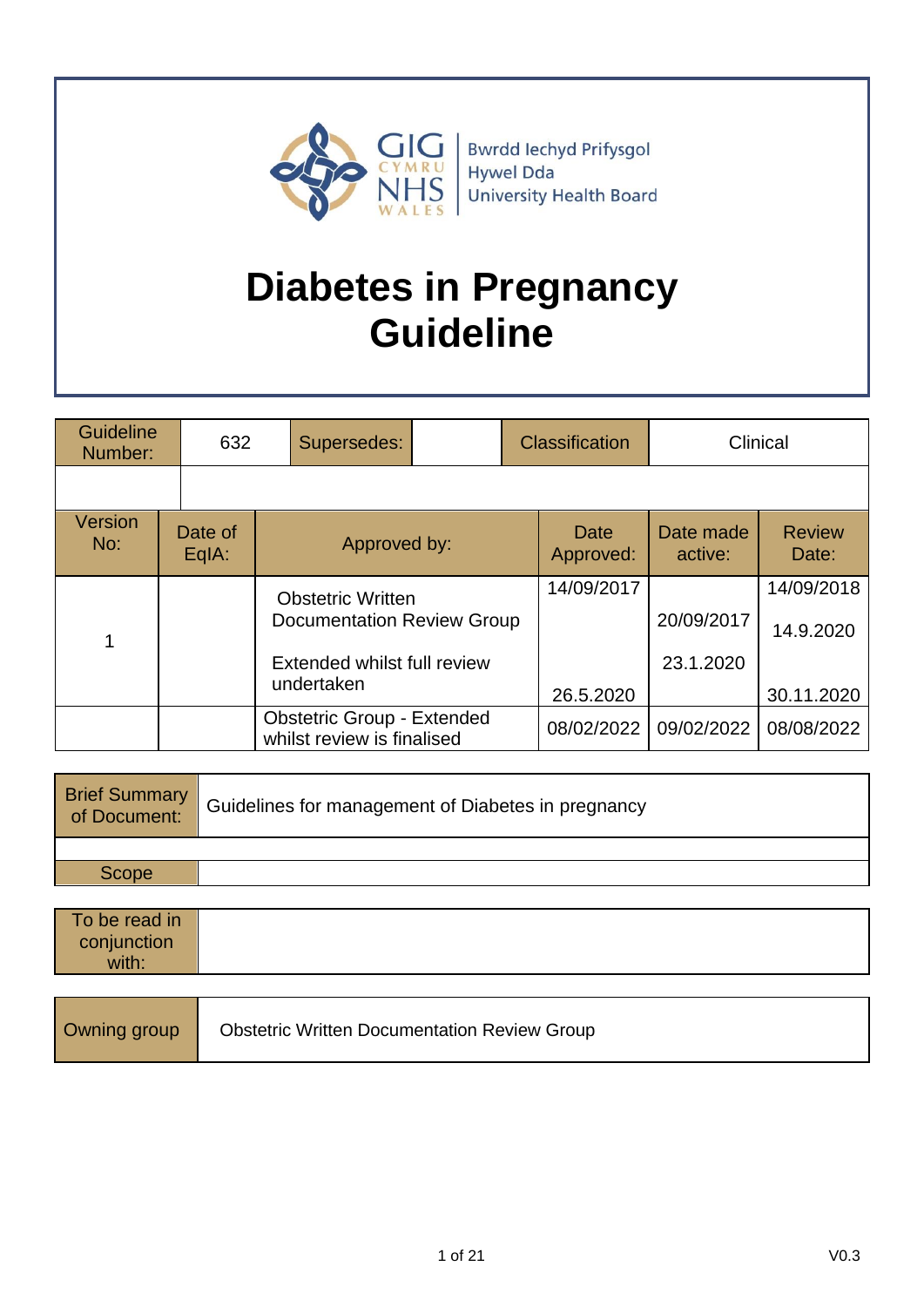|     | Reviews and updates              |                   |  |  |  |
|-----|----------------------------------|-------------------|--|--|--|
| no: | Version   Summary of Amendments: | Date<br>Approved: |  |  |  |
|     | New guideline                    | 14.9.17           |  |  |  |

### Glossary of terms

| $\tau$ erm | <b>Definition</b>           |
|------------|-----------------------------|
|            | oral glucose tolerance test |
|            |                             |
|            |                             |

|  | Keywords   management of Diabetes in pregnancy |
|--|------------------------------------------------|
|--|------------------------------------------------|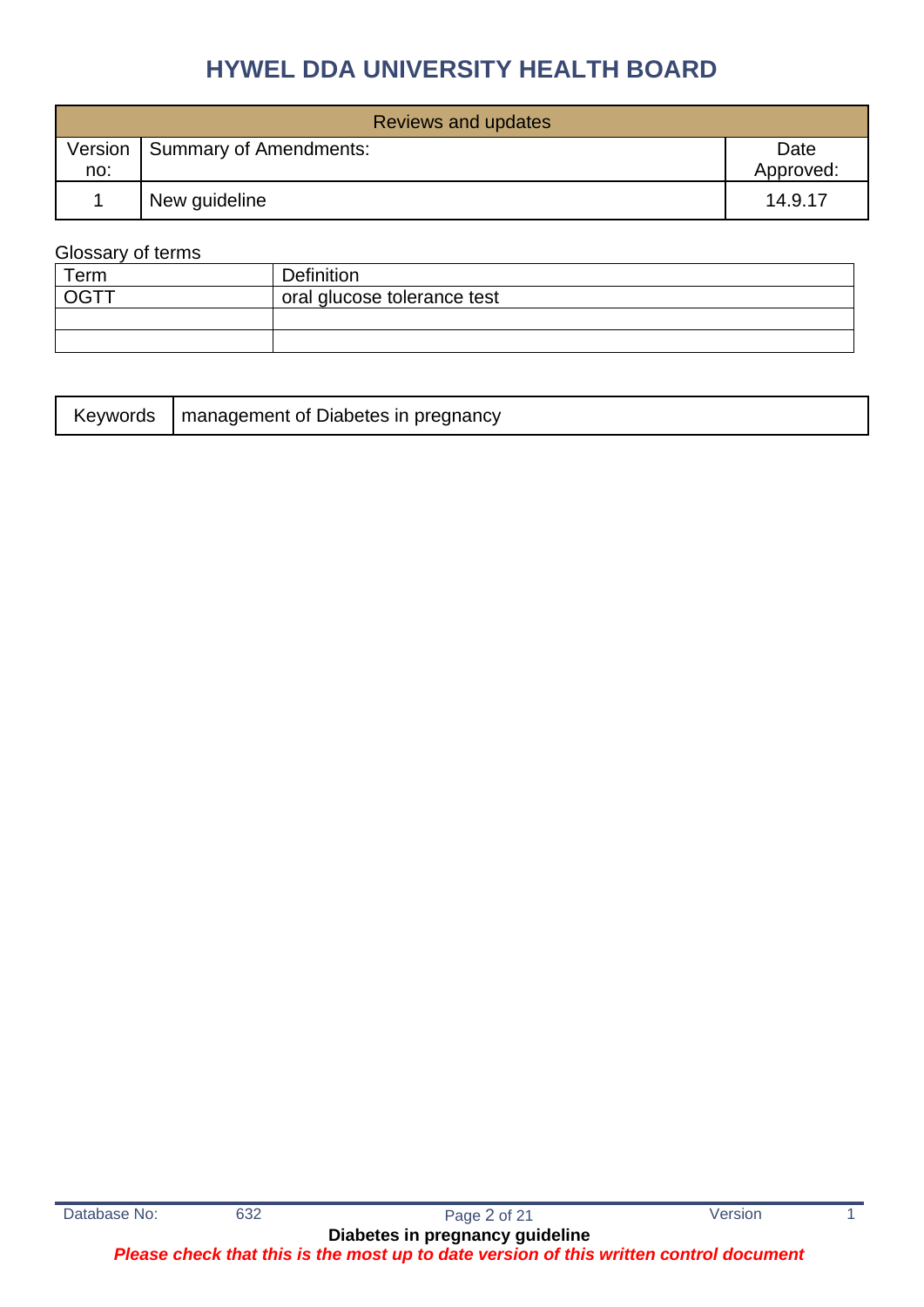### **1. INTRODUCTION**

Diabetes is a disorder of carbohydrate metabolism that requires immediate changes in lifestyle. In its chronic forms, diabetes is associated with long-term vascular complications, including retinopathy, nephropathy, neuropathy and vascular disease. Approximately 650,000 women give birth in England and Wales each year, and 2–5% of pregnancies involve women with diabetes. Approximately 87.5% of pregnancies complicated by diabetes are estimated to be due to gestational diabetes (which may or may not resolve after pregnancy), with 7.5% being due to type 1 diabetes and the remaining 5% being due to type 2 diabetes. The prevalence of type 1 and type 2 diabetes is increasing. In particular, type 2 diabetes is increasing in certain minority ethnic groups (including people of African, black Caribbean, South Asian, Middle Eastern and Chinese family origin).

### **2. PRE-CONCEPTION CARE**

- Offer information, care and advice to women with diabetes who are planning to
- become pregnant before they discontinue contraception.
- The importance of avoiding unplanned pregnancy should be an essential component
- of diabetes education.
- Explain that fetal outcome is improved with tight control of blood sugar.
- Explain about the following risks of diabetes in pregnancy and how to reduce them
- with good glycaemic control-
	- Fetal macrosomia
	- Birth trauma to mother and baby
	- Induction of labour or caesarean section
	- Miscarriage
	- Congenital malformation
	- Stillbirth
	- Transient neonatal morbidity
	- Neonatal death
	- Obesity and/or diabetes developing later in the baby's life
- Agree individualised blood glucose targets for self-monitoring.
- Advise women who need intensification of glycaemic control to increase the frequency of self –monitoring to include fasting and a mixture of pre and post-prandial levels.
- Offer monthly HbA1c and advise women to aim for an HbA1c below 6.1%, if safe.
- Advise women with HbA1c above 10% to avoid pregnancy.
- Do not offer rapid optimisation of glycaemic control until after retinal assessment and treatment are completed.
- Advise women regarding diet, body weight and exercise including weight loss for women with a BMI  $>$  27.
- Advise women regarding 1) hypoglycaemia and hypoglycaemic unawareness 2) pregnancy related nausea/ vomiting and its impact on glycaemic control 3) retinal and renal assessment.
- Advise women regarding folic acid supplementation 5mg/day from preconception until 12 weeks of gestation.
- o Review current medications for diabetes. Before or as soon as pregnancy is confirmed 1) stop oral hypoglycaemic agents, apart from metformin (and glibenclamide) and commence insulin if required 2) stop ACE inhibitors and angiotensin 2 receptor antagonists and consider alternative antihypertensives 3) stop statins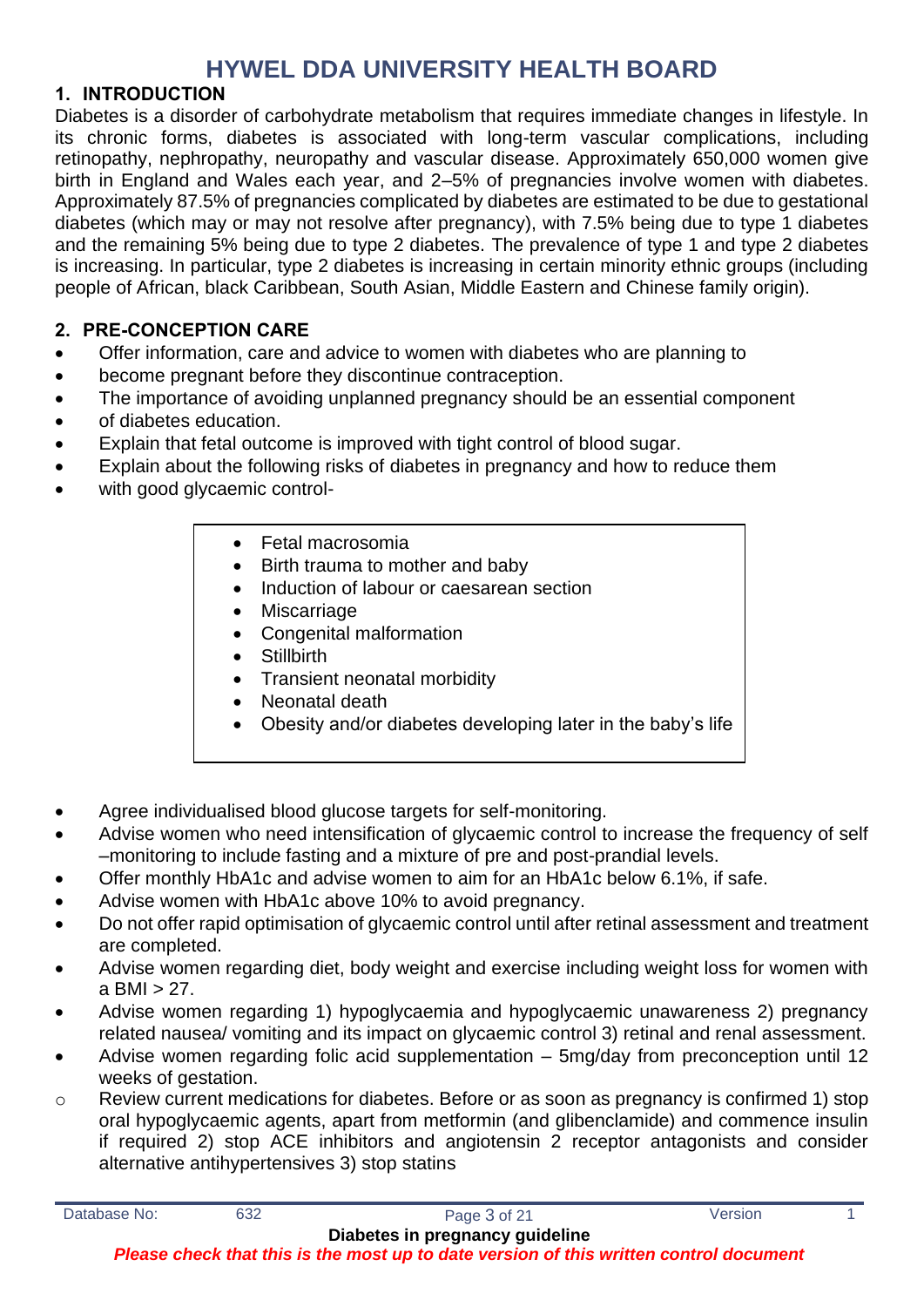o Review complications of diabetes. Consider referral to a nephrologist if serum creatinine is 120 micromol/litre or more or the estimated glomerular filtration rate is less than 45ml/minute/1.73m2. Organise retinal assessment preferably by digital imaging with mydriasis using tropicamide (unless carried out in previous 6 months), alternatively at opthalmology clinic.

### **3. GESTATIONAL DIABETES**

### **Screening and Diagnosis**

Offer screening for gestational diabetes using the following risk factors at early pregnancy booking scan appointment-

- BMI 30 Kg/m2 or above
- Previous macrosomic baby weighing 4.5 Kg or above  $90<sup>th</sup>$ centile
- Previous gestational diabetes
- First degree relative with diabetes
- Family origin with a high prevalence of diabetes (South Asian, black, Caribbean, and Middle Eastern)
- History of confirmed Polycystic Ovarian Disease

If the woman has any of the above risk factors, offer a 75g oral glucose tolerance test (OGTT) at 24- 28 weeks

If the woman has had gestational diabetes in a previous pregnancy, offer an OGTT at 16-18 weeks followed by another OGTT at 24-28 weeks if the first test is normal.

Testing by way of GTT would also be indicated in the following instances:

- Where a fetus is shown to be plotting on or above the  $90<sup>th</sup>$  centile on customised Symph/fundal height chart ( on the first finding and up until 36 weeks gestation)
- Where a fetus is shown to demonstrate excessive/ excelerated fetal growth
- Where Polyhydramnios is identified

### **Antenatal Care**

- Offer immediate referral to a joint diabetic and antenatal clinic
- Offer contact with diabetic care team every 1-4 weeks to assess glycaemic control
- Advise that the birth should take place in a hospital with advanced neonatal resuscitation skills available 24 hours a day.

### **Blood Glucose Targets and Monitoring**

- Advise women to test fasting and 1-2 hour postprandial blood glucose levels after every meal during pregnancy
- Agree individualised targets for self-monitoring
- Suitable glycaemic targets: women to aim for a fasting blood glucose of between 3.5 and 5.5 mmol/litre and postprandial blood glucose below 7.8 mmol/litre (pre-established Type 1 or 2 Diabetes) or <7.0 (Gestational Diabetes)
- The presence of diabetic retinopathy should not prevent rapid optimisation of glycaemic control in women with a high HbA1c in early pregnancy
- o For Gestational Diabetes do not check HbA1c routinely in the second and third trimesters.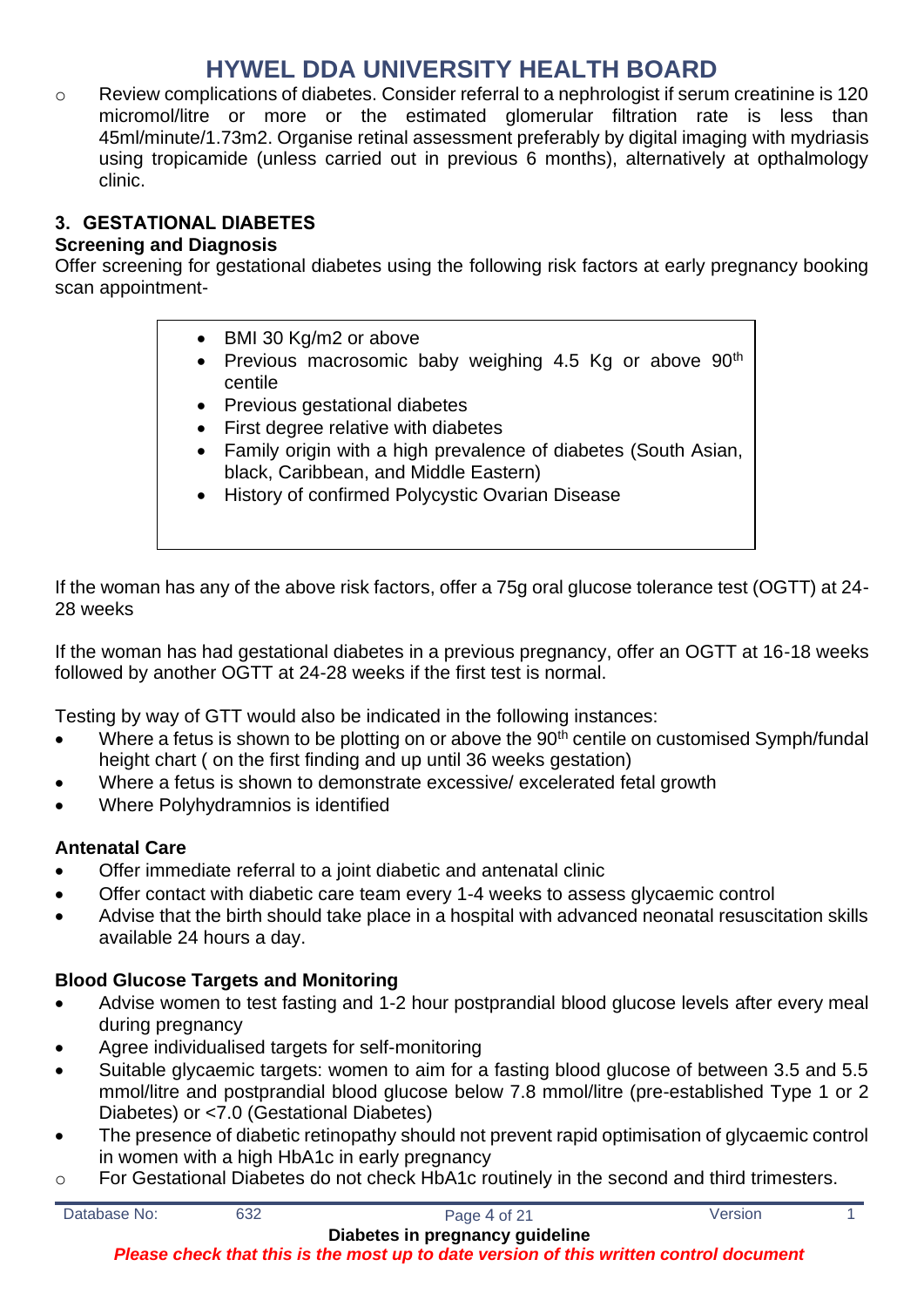o For pre-established Type 1 or 2 Diabetes check monthly HbA1c

### **Additional Care for women taking Insulin**

- Advise women to test their blood glucose before going to bed at night
- Explain about the risk of hypoglycaemia and hypoglycaemia unawareness, specially in the first trimester
- Advise women and their partners or family members on the use of concentrated oral glucose solutions and glucagon for hypoglycaemia
- Offer insulin pump therapy if glycaemic control using multiple injections is not adequate and woman experiences significant disabling hypoglycaemia
- Management of diabetic ketoacidosis (see appendix 6)
- If diabetic ketoacidosis is suspected during pregnancy, admit women immediately for level 2 critical care, where both medical and obstetric care are available
- For women with type 1 diabetes exclude diabetic ketoacidosis as a matter of urgency if they become unwell
- For women with type1 diabetes offer ketone testing strips and advise women to test their ketone levels if they are hyperglycaemic or unwell

### **Retinal Assessment**

For women with pre-existing diabetes offer retinal assessment as soon as possible after the first contact in pregnancy if it has not been performed in the past 12 months or following the first antenatal clinic appointment

- If diabetic retinopathy is present, arrange a second retinal assessment at 16-20 weeks
- If there is no pre-existing retinopathy, arrange a second retinal assessment at 28 weeks
- It is preferable that all retinal assessment should be carried out by digital imaging with mydriasis using tropicamide

### **Renal Assessment**

- Offer renal assessment at the first contact in pregnancy if it has not been performed in the past 12 months
- Consider referral to a nephrologist if serum creatinine is abnormal (120 micromol/litre or more) or total protein excretion exceeds 2g/day
- Offer thromboprophylaxis if protienuria is above 5g/day
- Do not offer GFR during pregnancy for renal assessment

### **Fetal Monitoring**

- Offer antenatal examination of the four-chamber view of the fetal heart and outflow tracts at 18-20 weeks
- Arrange ultrasound monitoring of fetal growth and amniotic fluid volume every 4 weeks from 28 to 36 weeks
- Arrange individualised monitoring of fetal well being to women at risk of intrauterine growth restriction (those with hypertension or nephropathy)
- Do not offer tests for fetal well being before 38 weeks unless there is a risk of intrauterine growth restriction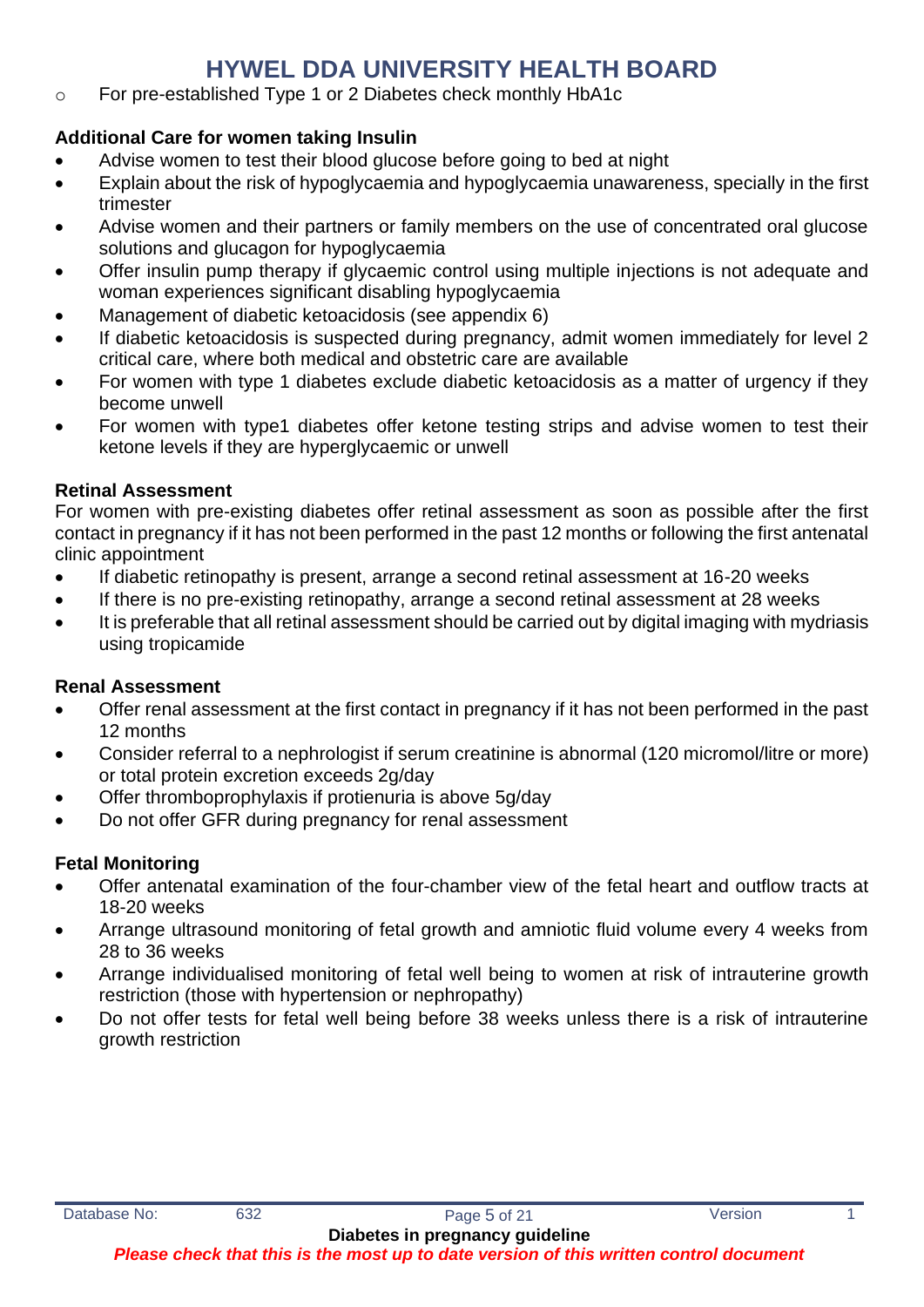### **HYWEL DDA UNIVERSITY HEALTH BOARD 3.1 SPECIFIC ANTENATAL CARE FOR WOMEN WITH DIABETES ( Type 1 and Type 2 Diabetes )**

#### Refer to Appendix 8 for advice.

This advice is also applicable to women with Gestational Diabetes depending on the gestation when this is diagnosed.

### **Antenatal steroid administration**

Inpatient supervision is essential to monitor glucose control whenever antenatal steroid administration is planned for anticipated preterm delivery i.e. before 36 weeks.

#### **Monitor blood glucose hourly**

Start sliding scale if blood glucose is 10 mmol/L or above (see Appendices 1-5 for specifics for sliding scales)

Whilst on sliding scale, basal insulin (eg Lantus) to be continued but prandial insulin (eg Novorapid) to be temporarily discontinued

Contact the diabetic team for review as indicated in the sliding scale

5% dextrose with 20 mmol KCL intravenous infusion to be commenced whilst on sliding scale (run at 1 Litre per 8 hours)

Once initiated sliding scale to continue until 24 hours after the last Betamethasone dose. Providing basal insulin has continued uninterrupted and BM is less than 8 mmol/L at 12 hours, the sliding scale can then be stopped immediately. Re-instate prandial insulins pre-meals as appropriate

Advise pre and 1-2 hours post meal BM testing (i.e. 8 tests per day) for at least next 48 hours. If targets not maintained (less than 5.5 fasting and less than 7.8 post meal) contact diabetes team for advice.

### **Specific advice for Type 1 Diabetes**

Blood ketone testing (Optium Xceed meter) prior to each Betamethasone dose and at 2,4,6 and 8 hours (beware ketoacidosis with normal blood sugar). If blood ketone more than 1 manage as for potential ketoacidosis (**Appendix 6**)

### **4. INTRAPARTUM CARE**

### **4.1 For women with Type 1 Diabetes**

All sliding scales for Type 1 diabetic women to be individualised and written plan agreed prior to anticipated delivery or by 36 weeks gestation (Appendix 1)

All women should receive dextrose infusions and iv insulin by sliding scale (during labour or caesarean section)

To continue basal insulin (eg Lantus) whilst on insulin sliding scale, but see Appendix 1 regarding dose adjustments

To aim for normoglycaemia (bm 4-7) in labour to prevent neonatal hypoglycaemia

In the absence of individualised insulin plan see appendix 4 and 5 for sliding scales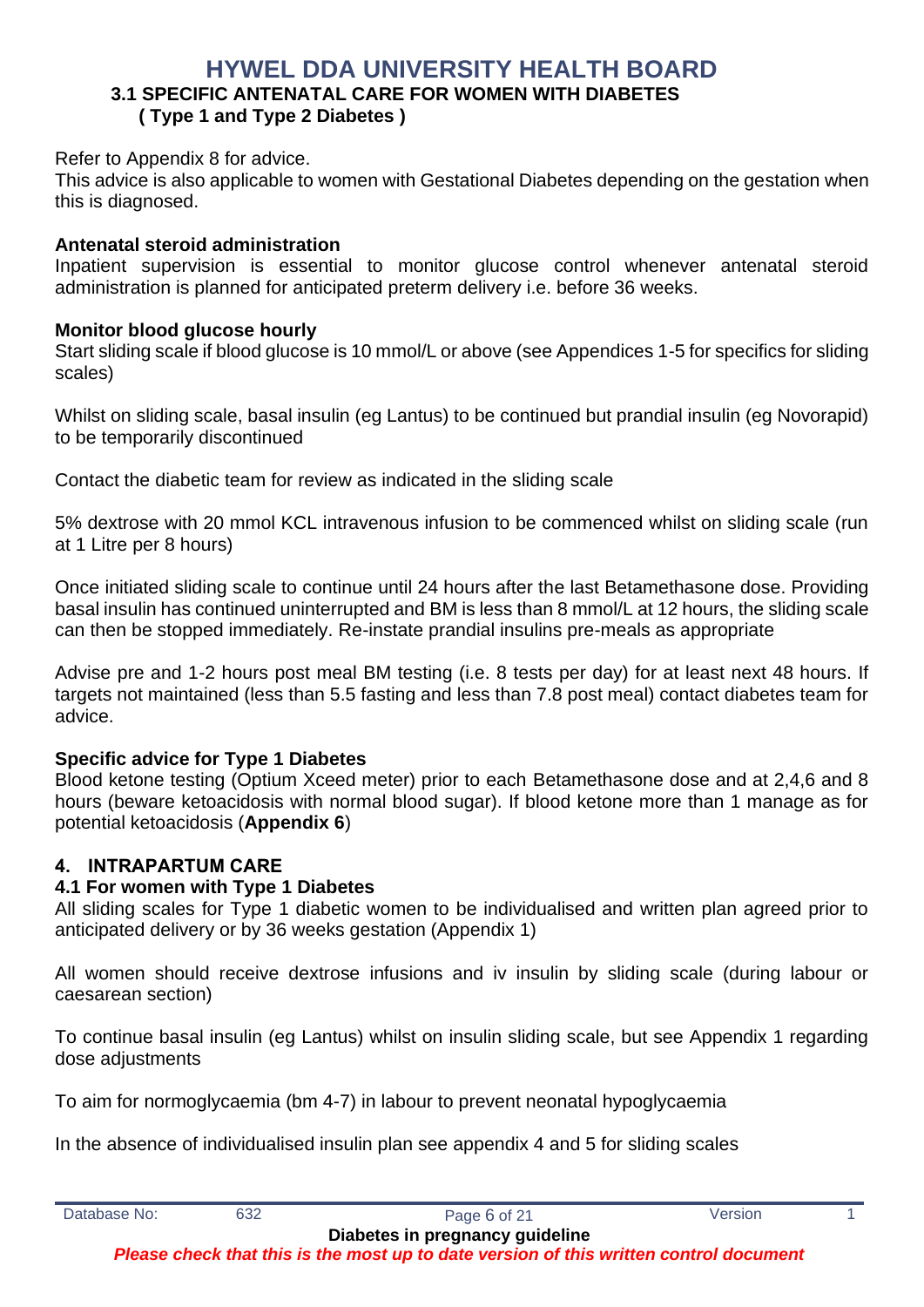If BM more than 10 mmol/L, check blood ketones (Optium Xceed meter). Follow Diabetes potential ketoacidosis protocol if ketones more than 1 (**appendix 6**). Check blood ketones hourly until bm less than 10 mmol/L.

Once the placenta is delivered:

The insulin infusion rates are halved but the dextrose continues unchanged.

The regular basal insulin (eg Lantus) is continued as suggested in the delivery plan (see appendix 1 for further guidance)

Regular bm monitoring (at least 4 times a day pre-meal and bedtime) to continue whilst inpatient

Once eating and drinking prandial insulins (eg Novorapid) to be re-commenced at pre-pregnancy insulin doses. Basal insulin to be continued at pre-pregnancy levels

If basal insulin has been discontinued whilst on sliding scale Diabetes team review advised to oversee re-commencement of regular insulin regime

If breast feeding, insulin doses may need to be reduced further

To be followed up by the diabetes team 6 weeks following delivery in general diabetes clinic

### **4.2 For women with Type 2 Diabetes**

- Where insulin treatment required pre-and/or during pregnancy, follow the above guidelines
- Where basal insulin (eg Lantus) required pre and during pregnancy, continue with concurrent iv insulin sliding scale but see **Appendix 2** regarding dose adjustments
- If insulin substituted for oral antidiabetic drugs, prior to or during pregnancy and intends breastfeeding, continue according to individualised care plan. If breast feeding not anticipated, stop basal insulin on confirming labour or on evening preceding morning caesarean section delivery
- Where neither insulin nor oral antidiabetic drugs previously required and breast feeding not anticipated, stop basal insulin on confirming labour or on evening preceding morning caesarean section delivery
- In the absence of individualised insulin plan see **Appendix 4 and 5** for sliding scales

### **Once the placenta is delivered**

- Type 2 previously on insulin or on oral medication only, the insulin infusion rates are halved but the dextrose continues unchanged (see appendix 2 for further guidance)
- Type 2 previously on diet control only, any required sliding scale to be discontinued; dextrose to continue only if clinically indicated
- For Type2 previously on insulin, regular basal insulin (eg Lantus) to be given at pre-pregnancy doses according to individual plan (appendix 2)
- Once eating and drinking, prandial insulin (eg Novorapid) can be commenced at pre-pregnancy doses (**appendix 1 & 2** )
- For Type 2 previously on oral medication only, once eating re-established, and intends breast feeding, insulins to be continued as defined in individualised plans

### **4.3 Intrapartum care for women with Gestational Diabetes**

• Glycaemic control including all sliding scales to be individualised and written plan agreed prior to anticipated delivery or by 36 weeks gestation

Database No: 632 632 Page 7 of 21 Version 1

**Diabetes in pregnancy guideline**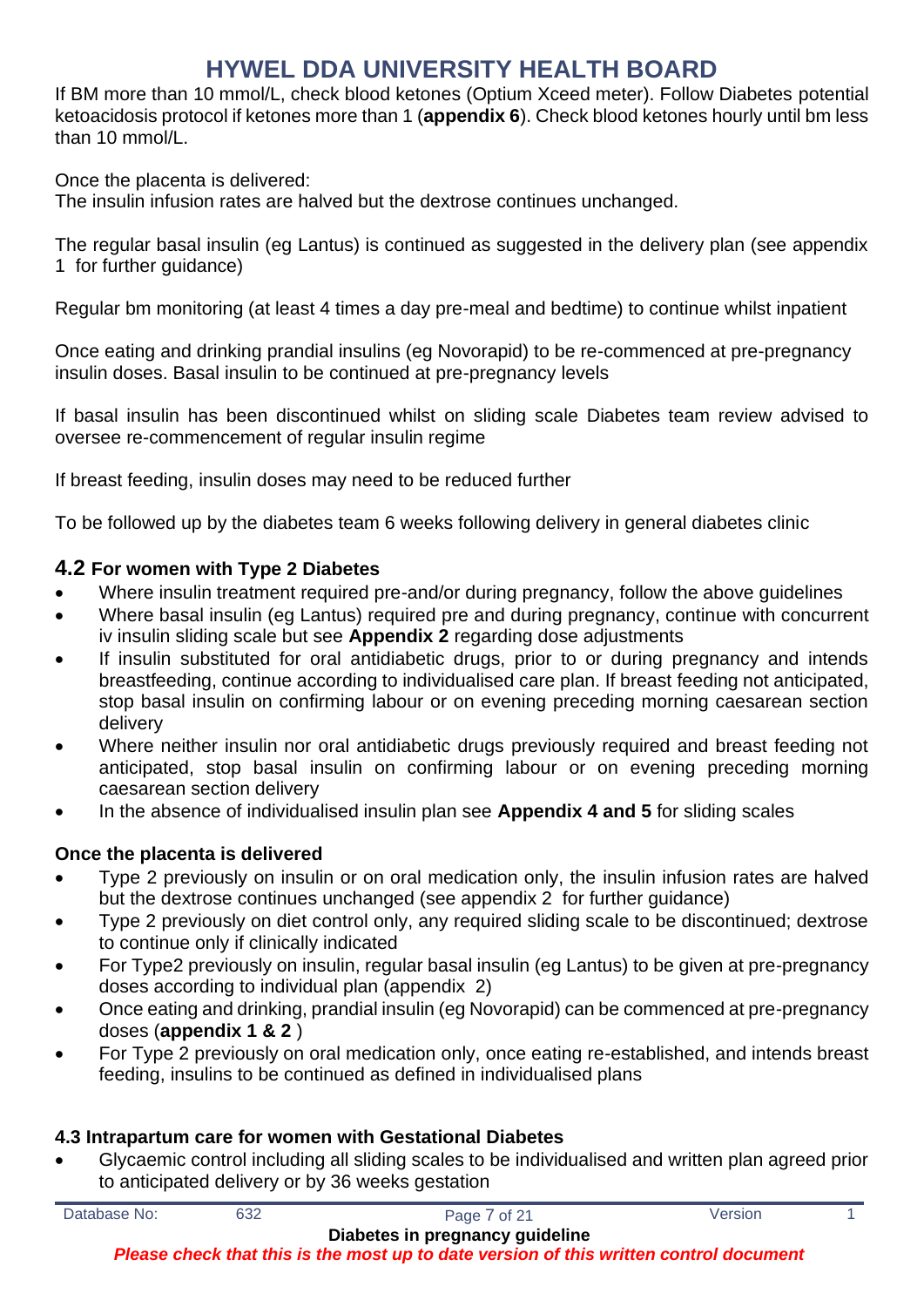- In the absence of individualised treatment plan see appendix 4 and 5 for sliding scales
- For gestational diabetes controlled on diet alone (or diet + metformin) : as a rule, no insulin is needed during labour but hourly blood glucose monitoring should be undertaken with sliding scale insulin and dextrose infusion if bm is more than 7 mmol/L (Appendix 3)
- For gestational diabetes treated with insulin: sliding scale insulin may be necessary (follow individualised care plan). Monitor bm hourly and start sliding scale if it goes above 7 mmol/L
- Basal insulin (eg Lantus) to be stopped as labour confirmed or previous night if morning elective caesarean section is planned (see appendix 3)
- Once placenta is delivered any required sliding scale must be discontinued. Dextrose to continue only if clinically indicated.

# **5. POSTPARTUM CARE**

### **5.1 Women with Type 1 diabetes**

- Continue regular blood sugar monitoring (at least 4 times a day pre-meal and bed time) whilst inpatient
- Commence breast feeding of the neonate within 1 hour to prevent hypoglycaemia
- Once normal diet has been resumed, insulins should be re-commenced at pre-pregnancy dose
- If breast feeding, the insulin dose may have to be reduced further
- Offer 6 weeks follow up appointment in general diabetic clinic

### **5.2 Women with Type 2 diabetes**

- Metformin or Glibenclamide can be resumed or continued while breastfeeding
- Avoid all other oral hypoglycaemic drugs while breastfeeding
- Offer 6 weeks follow up appointment in general diabetic clinic

### **5.3 Women with gestational diabetes**

- Discontinue all hypoglycaemic medication immediately after birth
- Advise women on weight control, diet and exercise
- Advise women on the risk of gestational diabetes in subsequent pregnancies and screening for diabetes during subsequent pregnancies
- A follow-up appointment should be arranged in 6 weeks time with the GP to arrange fasting plasma glucose

# **6. NEONATAL CARE**

- The baby should stay with the mother unless extra neonatal care is required
- Do not transfer babies in to community care until they are at least 24 hours old, maintaining their blood glucose levels and feeding well
- Test the neonate for polycythaemia, hyperbilirubinaemia, hypocalcaemia and hypomagnesaemia if the neonate has clinical signs
- Test the neonate for heart abnormalities using echocardiogram if the baby has clinical signs associated with congenital heart disease or cardiomyopathy

### **6.1ndications for admission to neonatal unit**

- Hypoglycaemia with abnormal signs
- Respiratory distress or jaundice that requires monitoring or treatment
- Signs of cardiac decompensation, neonatal encephalopathy or polycythaemia
- Needs intravenous fluids
- Needs tube feeding

| Database No: |  |
|--------------|--|
|              |  |
|              |  |
|              |  |

632 Page 8 of 21 Version 1 **Diabetes in pregnancy guideline**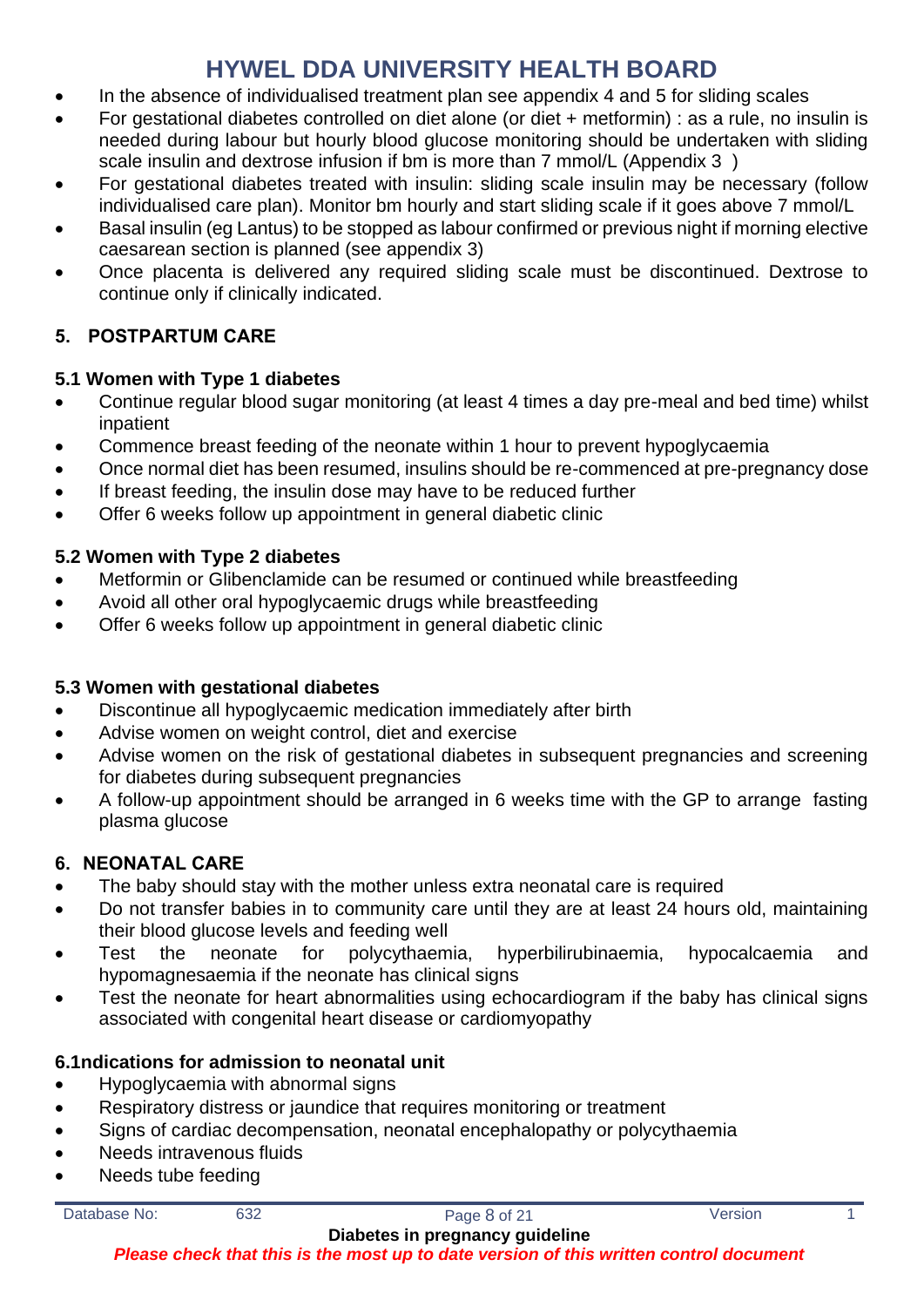• Born before 34 weeks (or between 34 and 36 weeks if dictated clinically by initial assessment)

### **7. REFERENCES:**

Clinical care of adults with diabetes (2001) : Department of Health, National Service Framework for Diabetes (standard 4)

Diabetes in pregnancy : caring for the baby after birth; findings of a national enquiry (2007) Confidential enquiries into maternal and child health (CEMACH)

Diabetes in pregnancy (2008) :Management of diabetes and its complications from preconception to the postnatal period NICE Clinical guideline 63

Robinson S, Dornhorst DM : ABCD Position statement on screening for gestational diabetes mellitus (2007) Practical Diabetes International 24, 192-195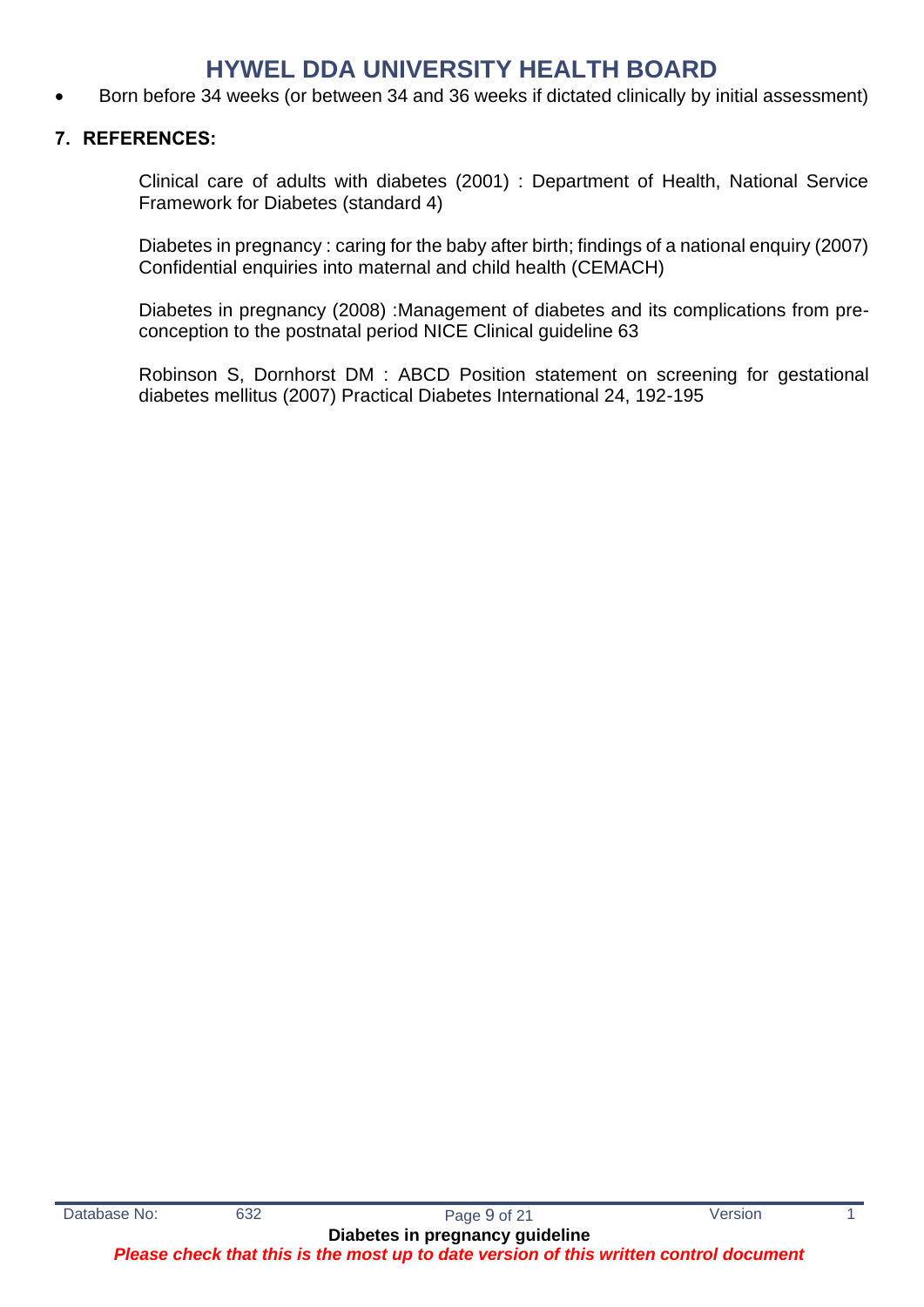### **8. APPENDIX 1: TYPE I DIABETES – INSULIN REGIME PERI-DELIVERY**

### **Basal insulin (eg Lantus) to continue.**

- Any doses due during established labour or evening prior to morning elective caesarean section delivery to be at pre-delivery dose (written agreed plan to be established preanticipated delivery or by 36 weeks gestation)
- Once labour established or prior to elective caesarean section delivery IV sliding scale insulin and IV infusion one litre 5% Dextrose (+20mmol KCL per litre) per 8 hrs to be commenced
- Mealtime prandial insulin (eg novorapid) dosing to be suspended whilst on sliding scale insulin
- Monitor bm's hourly
- Pre-agreed personalised plan should state personalised sliding scale rates or will indicate use of standard sliding scales (2) or (3), **NOT (1**), as defined later
- Where no pre-specified plan start with sliding scale (2)
- Personalised sliding scale rates calculated according to pre-delivery total prandial insulin (eg novorapid) dosing requirements. Total prandial insulin requirement in any 24hr period is divided by 24 and **rounded down** to next whole number to give insulin requirement where bm 4.1 – 7.0 mmol/L. Other points on the sliding scale then extrapolated – **see table for guidance**; except bm 0 – 4 always has sliding scale off as continued basal insulin will meet this need.
- On delivery of placenta any sliding scale rates are halved (includes standard sliding scales), **but see table for minimum infusion rates**.
- Pre-meal subcutaneous prandial insulin (eg novorapid) doses are thereafter re-established according to pre – pregnancy requirements
- These same sliding scales can be applied for glycaemic control after betamethasone injections

| Bm reading    | Initial Insulin infusion rates (units/hr) |                  | Insulin infusion rates post  |
|---------------|-------------------------------------------|------------------|------------------------------|
| (mmol/L)      |                                           |                  | delivery placenta (units/hr) |
| $0 - 4.0$     |                                           |                  |                              |
| $4.1 - 7.0$   | (min 1)<br>b                              | 0.5 <sub>b</sub> | (min 0.5)                    |
| $7.1 - 11.0$  | (min 2)<br>1.5 <sub>b</sub>               | 0.75b            | (min 1)                      |
| $11.1 - 14.0$ | (min 3)<br>2 <sub>b</sub>                 | b                | (min 2)                      |
| $14.1 - 17.0$ | 3 <sub>b</sub><br>(min 4)                 | 1.5 <sub>b</sub> | (min 3)                      |
|               | (call Diabetes team)                      |                  | (call Diabetes team)         |
| >17.0         | 4 <sub>b</sub><br>(min 6)                 | 2b               | (min 6)                      |
|               | (call Diabetes team)                      |                  | (call Diabetes team)         |

# **Table: Personalised IV insulin sliding scales:**

**Where b = total daily prandial insulin (eg novorapid) dose divided by 24 and rounded down to next whole number**

#### **Worked example:**

Type 1 Diabetic previously on 16 units Lantus at bedtime and 6 units novorapid with each of 3 meals. Morning ECSD planned at 38 weeks. At 36 weeks requiring 44 units Lantus at bedtime and 16 units

| Database No: | 632 | Page 10 of 21                                                                          | Version |  |
|--------------|-----|----------------------------------------------------------------------------------------|---------|--|
|              |     | Diabetes in pregnancy guideline                                                        |         |  |
|              |     | Please check that this is the most up to date version of this written control document |         |  |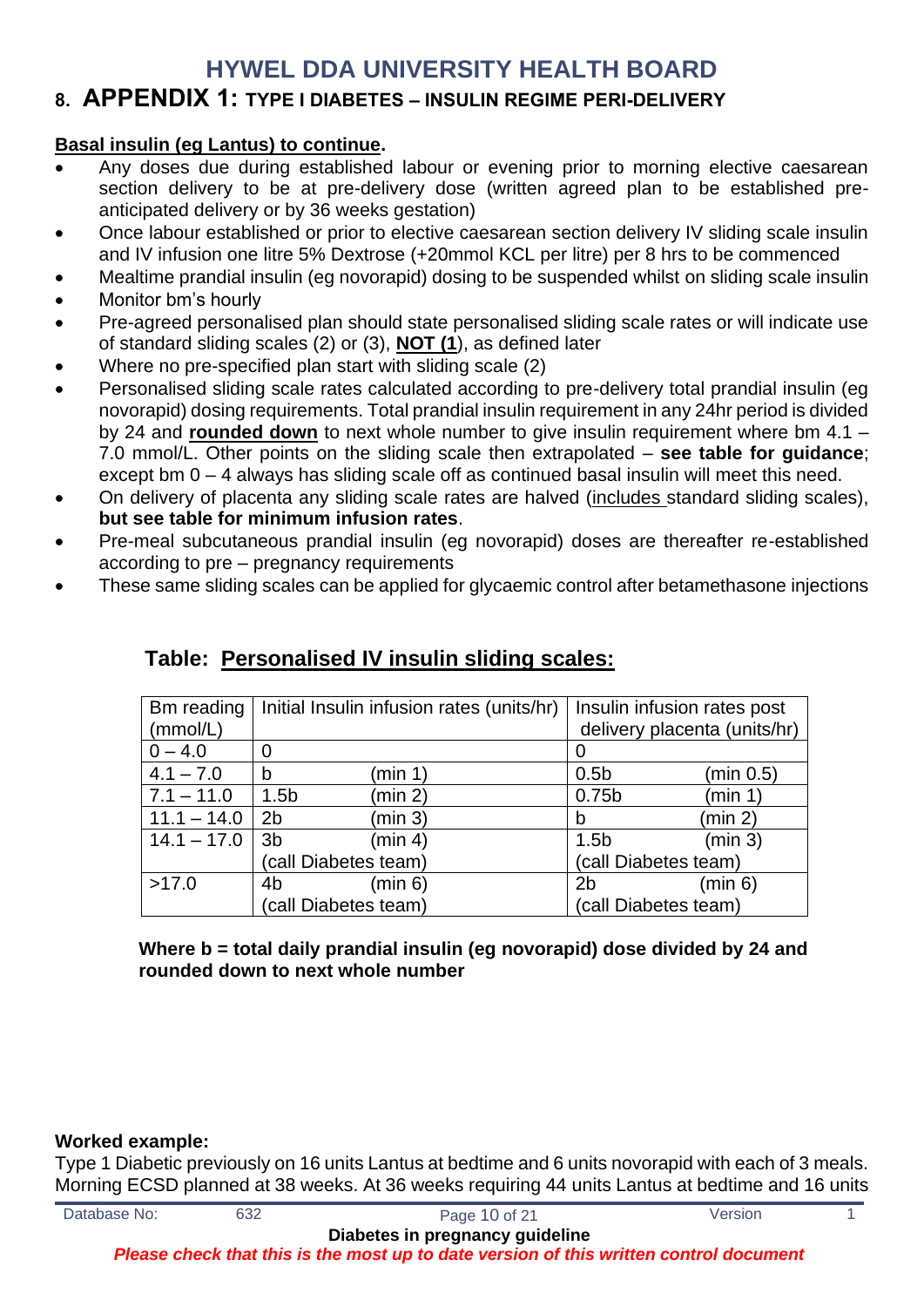novorapid with each meal (ie 48 units per 24 hrs). Advised to reduce Lantus to 16 units night before ECSD. Morning of ECSD starved therefore no novorapid dose. Commenced sliding scale and IV dextrose infusion. Sliding scale bm  $0 - 4$ : no additional insulin,  $4.1 - 7.0$ : 2 units/h (48/24 = 2),  $7.1 -$ 11.0: 3 units/h, 11.1 – 14.0: 4 units/h, 14.1 – 17.0: 6 units/h, >17: 8 units/h. On delivery of placenta insulin infusion rates are halved. In this case sliding scale bm  $0 - 4$ : no additional insulin,  $4.1 - 7.0$ : 1 units/h (48/24 = 2), 7.1 – 11.0: 1.5 units/h, 11.1 – 14.0: 2 units/h, 14.1 – 17.0: 3 units/h, >17: 6 units/h (minimum applied). On resuming eating novorapid restarted at 6 units with each meal. Sliding scale stopped. Lantus continued at 16 units.

### **IF DIABETIC CONTROL NOT MAINTAINED (bm's > 14) THE DIABETIC TEAM SHOULD BE**

**CONTACTED FOR ADVICE** (on-call medicine middle grade if out of hours) **REMEMBER** these sliding scale rates are dependant on **CONTINUING BASAL INSULIN (eg LANTUS)** throughout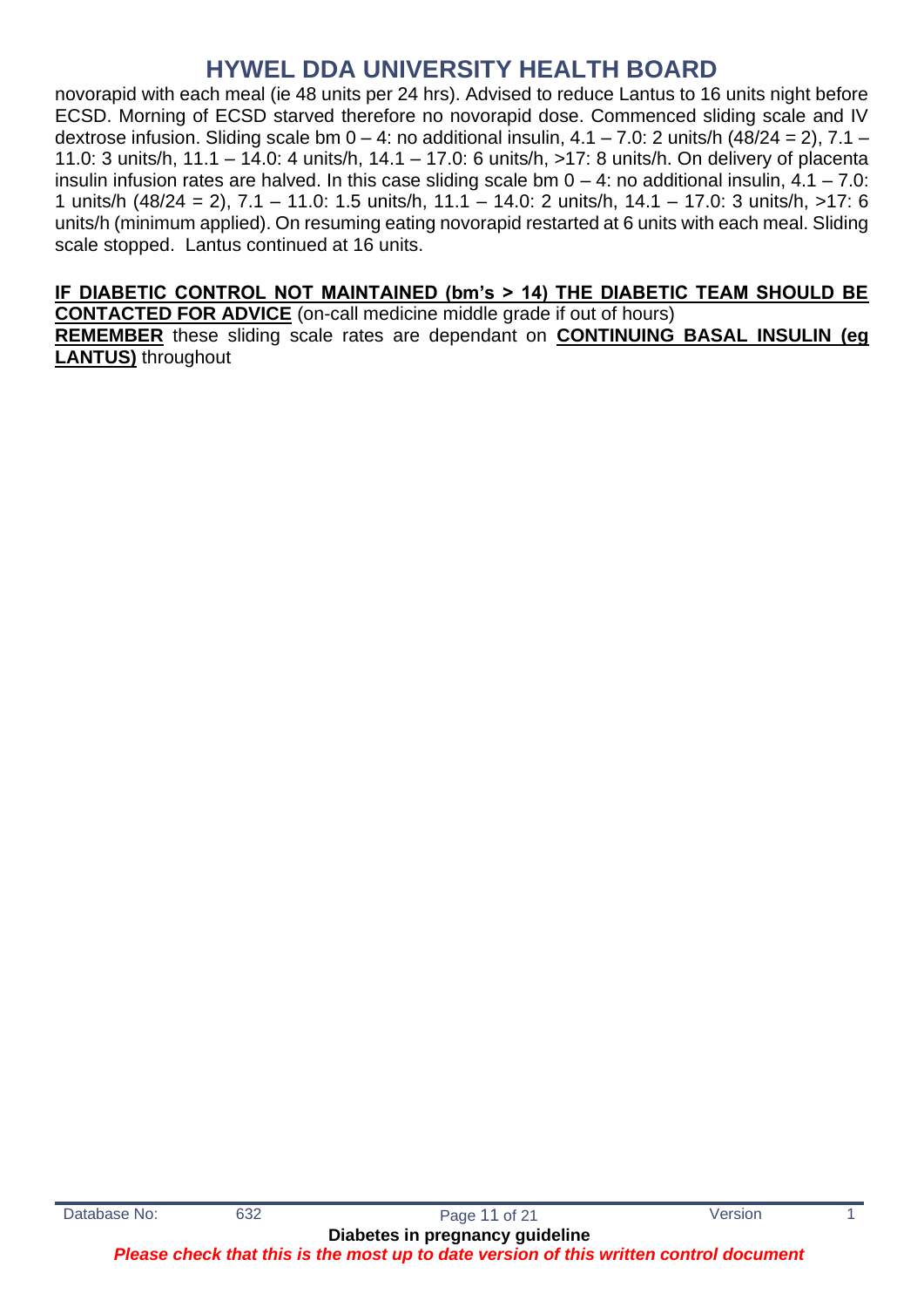# **9. APPENDIX 2: TYPE II DIABETES – INSULIN REGIME PERI-DELIVERY**

### **Where insulin was required prior to pregnancy (or previously on sulphonylurea and intending breastfeeding) basal insulin (eg lantus) to continue.**

Any doses due during established labour or evening prior to morning elective caesarean section delivery to be at pre-pregnancy level (written agreed plan to be established pre- anticipated delivery or by 36 weeks gestation)

Once labour established or prior to elective caesarean section delivery IV sliding scale insulin and IV infusion one litre 5% Dextrose (+20mmol KCL per litre) per 8 hrs to be commenced Any mealtime prandial insulin (eg novorapid) dosing to be suspended whilst on sliding scale insulin Monitor BM's hourly

Pre-agreed personalised plan should state personalised sliding scale rates or will indicate use of standard sliding scales (1), (2) or (3) as defined later

Where no pre-specified plan start with sliding scale (2)

Personalised sliding scale rates calculated according to pre-delivery total novorapid dosing requirements. Total prandial insulin (eg novorapid) requirement in any 24hr period is divided by 24 and **rounded down** to next whole number to give insulin requirement where bm 4.1 – 7.0 mmol/L. Other points on the sliding scale then extrapolated – **see table for guidance**

On delivery of placenta any sliding scale rates are halved (includes standard sliding scales), **but see table for minimum infusion rates**. Where prior to pregnancy diabetes managed by diet and exercise alone sliding scale can be stopped on delivery of placenta

Where appropriate, pre-meal subcutaneous prandial insulin (eg novorapid) doses are thereafter reestablished according to pre – pregnancy requirements

These same sliding scales can be applied for glycaemic control after B**etamethasone** injections. If managed with insulin, basal insulin (eg Lantus) is continued whilst on sliding scale, but any prandial insulin (eg novorapid) suspended.

### **Table: Modified / Personalised IV insulin sliding scales:**

| Bm reading    | Initial Insulin infusion rates |         | Insulin infusion rates post delivery |           |
|---------------|--------------------------------|---------|--------------------------------------|-----------|
| (mmol/L)      | (units/hr)                     |         | placenta (units/hr)                  |           |
| $0 - 4.0$     |                                |         | O                                    |           |
| $4.1 - 7.0$   | b                              | (min 1) | 0.5 <sub>b</sub>                     | (min 0.5) |
| $7.1 - 11.0$  | 1.5 <sub>b</sub>               | (min 2) | 0.75b                                | (min 1)   |
| $11.1 - 14.0$ | 2 <sub>b</sub>                 | (min 3) | b                                    | (min 2)   |
| $14.1 - 17.0$ | 3 <sub>b</sub>                 | (min 4) | 1.5 <sub>b</sub>                     | (min 3)   |
|               | (call Diabetes team)           |         | (call Diabetes team)                 |           |
| >17.0         | 4 <sub>b</sub>                 | (min 6) | 2 <sub>b</sub>                       | (min 6)   |
|               | (call Diabetes team)           |         | (call Diabetes team)                 |           |

**Where b = total daily prandial insulin (eg novorapid) dose divided by 24 and rounded down to next whole number**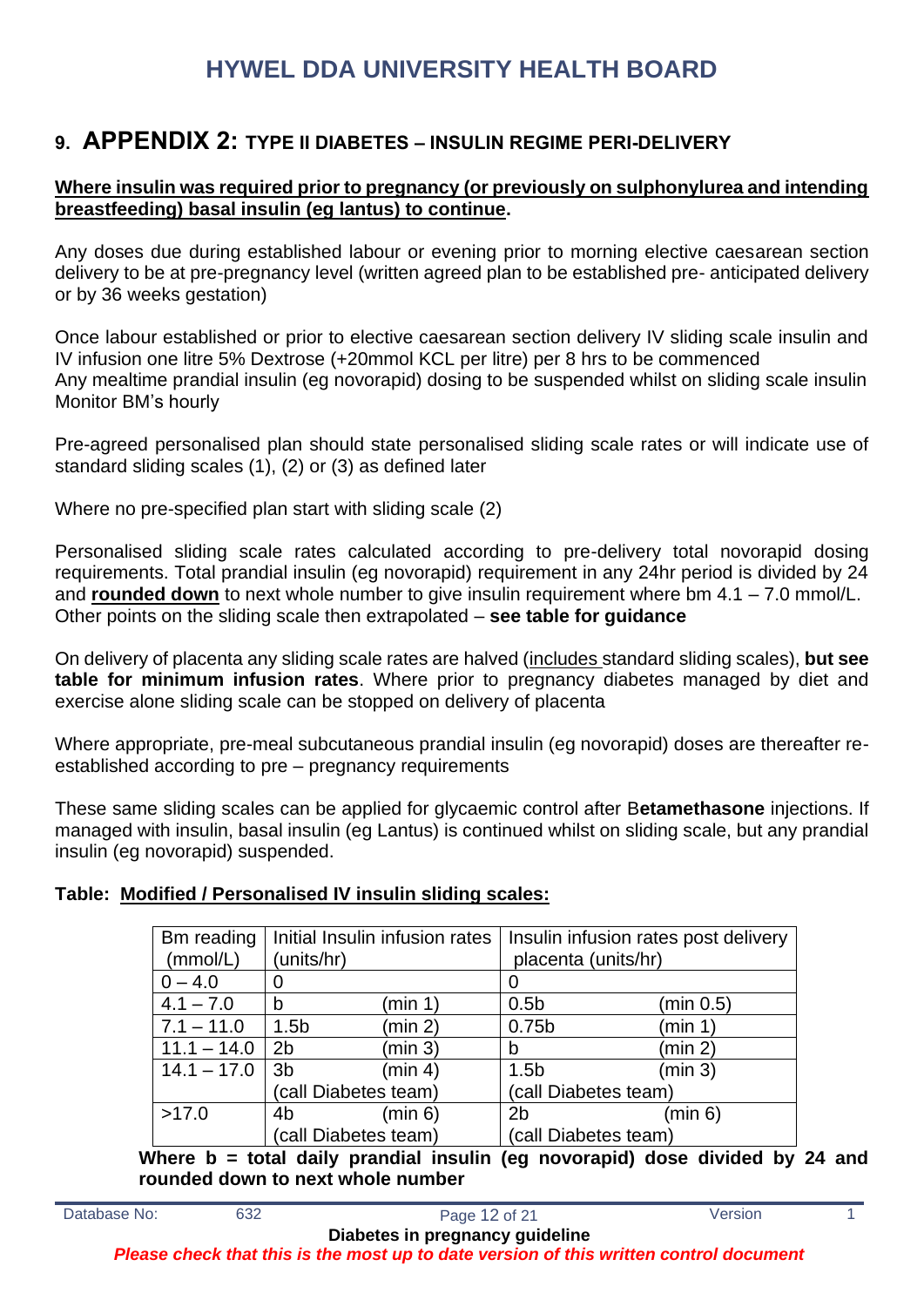#### **Worked example:**

Type II Diabetic previously on Gliclazide 160 mg bd and metformin 1g bd. Converted to lantus and novorapid as soon as aware of pregnancy – metformin was continued, Gliclazide stopped. At 36 weeks requiring 28 units Lantus at bedtime and 10 units novorapid with each meal (ie 30 units per 24 hrs). Planning to breastfeed. Advised to reduce Lantus to 8 units as soon as established labour. Admitted at 39 weeks, established labour confirmed at 8 pm. Sliding scale insulin according to standard scale(2) and IV dextrose commenced. 10pm Lantus dose of 8 units given. On delivery of placenta insulin infusion rates halved according to standard scale(2) regime. On resuming eating novorapid restarted at 4 units with each meal. Sliding scale stopped as soon as novorapid administered. Lantus continued at 8 units. Diabetes Specialist Nurse review on daily basis to ensure no problems with transition.

**IF DIABETIC CONTROL NOT MAINTAINED (bm's > 14) THE DIABETIC TEAM SHOULD BE CONTACTED FOR ADVICE** (on-call medicine middle grade if out of hours)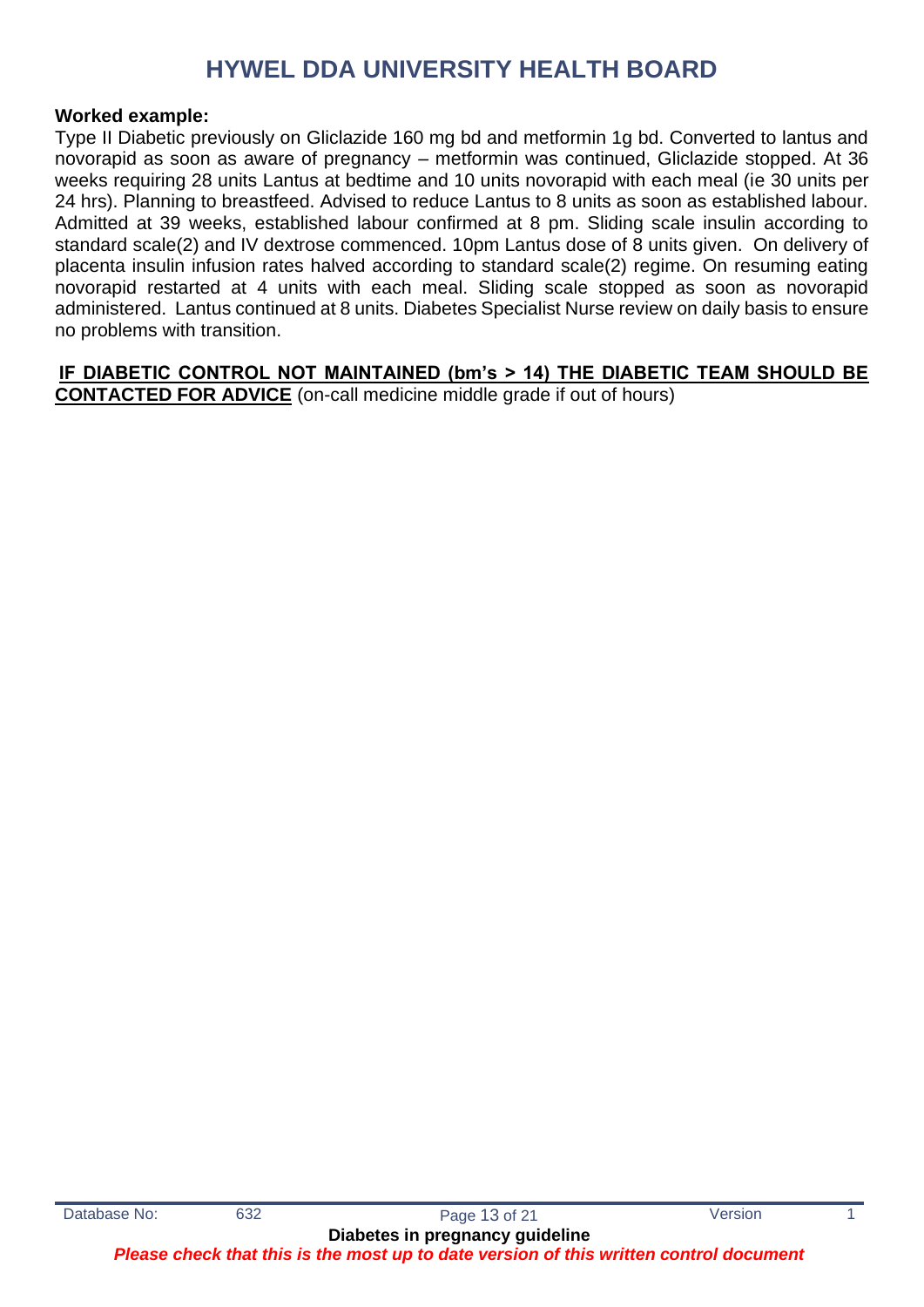### **10.APPENDIX 3: GESTATIONAL DIABETES – INSULIN REGIME PERI-DELIVERY**

All regular diabetes treatments (Lantus, Novorapid and oral agents to stop as soon as established labour or evening prior to morning elective caesarean section delivery (unless otherwise specified in delivery plan)

Monitor BM's hourly during labour / peri-operatively (from morning of elective CSD). Commence 5% dextrose 8 hrly with 20mmol KCl added per litre if BM's consistently < 5.0 mmol/L

If BM's > 7 mmol/L IV insulin according to standard sliding scale and 5% Dextrose (+20mmol KCL) 1 litre per 8 hrs to be commenced.

Any required deviations from standard sliding scales, (1) (2) or (3) see later, to have been preagreed in written delivery plan (preferably prior to 36 weeks gestation) where insulin requirements during latter pregnancy may have indicated need for modified personalised sliding scale Where no pre-specified plan start with sliding scale (1)

On delivery of placenta any sliding scale is stopped (unless otherwise specified in delivery plan). Dextrose infusion may be continued according to clinical need

These same sliding scales can be applied for glycaemic control after Betamethasone injections. In this context, however, any basal insulin (eg Lantus) is continued and prandial insulin (eg novorapid) doses temporarily suspended.

#### **Worked example:**

Gestational Diabetic at 36 weeks requiring 20 units Lantus at bedtime and 6 units novorapid with each meal (ie 18 units per 24 hrs). Labour confirmed at 6 pm (38 weeks gestation). No further sc insulin doses to be given. BM maintained < 7 mmol/L therefore no sliding scale insulin required; However BM's 4.5 then 3.8 on consecutive tests 1 hour apart necessitating 1 litre 5% dextrose with 20mmol KCL set to run over 8 hours to prevent hypoglycaemia. Baby delivered at 2am. Dextrose infusion discontinued at 3am as BM's stable.

### **IF DIABETIC CONTROL NOT MAINTAINED (bm's > 14) THE DIABETIC TEAM SHOULD BE**

**CONTACTED FOR ADVICE** (on-call medicine middle grade if out of hours)

**REMEMBER** although basal insulins (eg Lantus) are stopped they have long half lives and sliding scales need to take this into account. Furthermore need to remain vigilant for post-delivery hypoglycaemia for up to 48 hrs.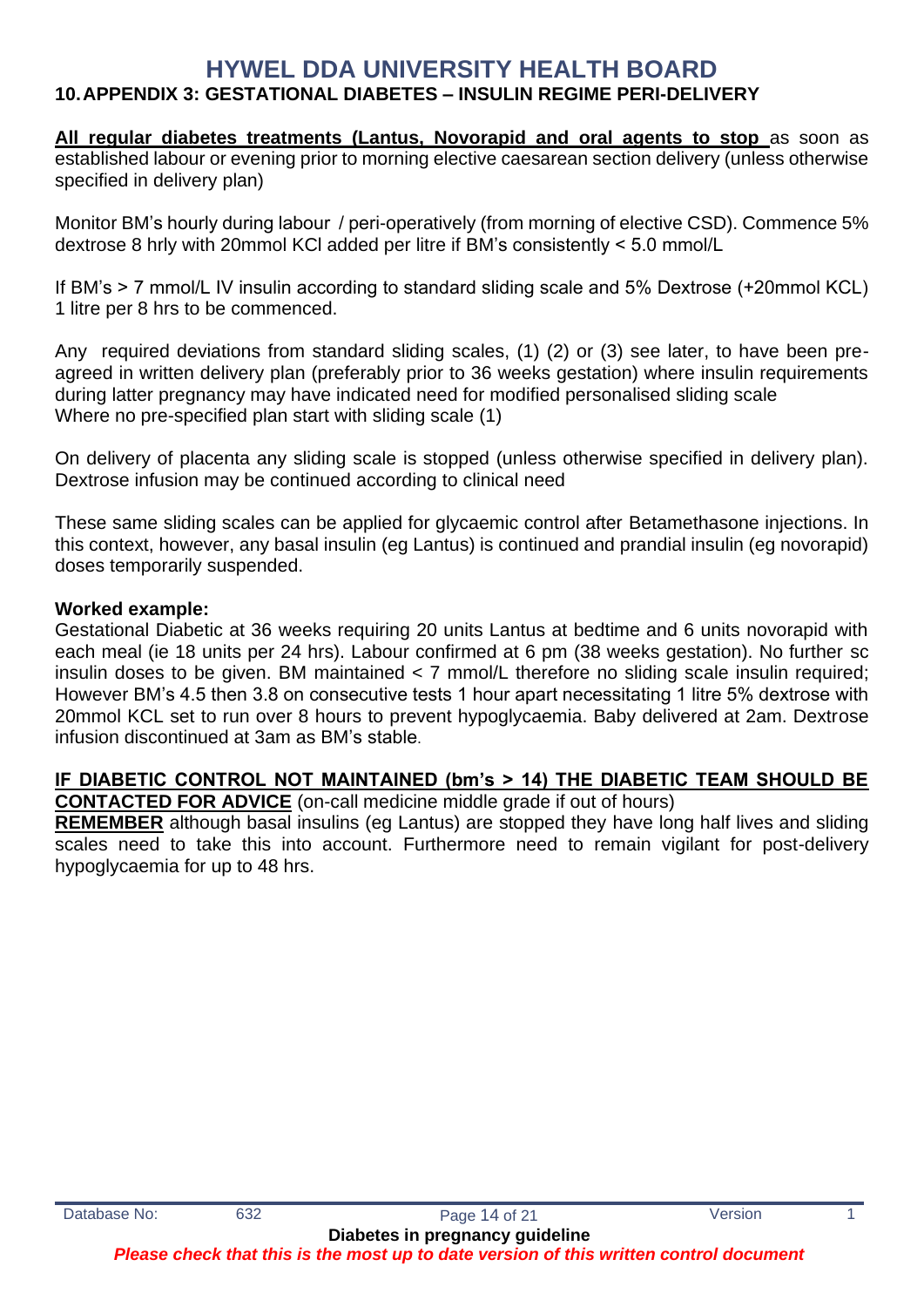### **11.APPENDIX 4: INSULIN SLIDING SCALES WHERE NO INDIVIDUALISED PLAN AVAILABLE**

Attempt to contact Diabetes team for review of any long-acting insulin usage

If pre-existing Diabetes and no specialist review available switch to sliding scale insulin as Labour diagnosed or prior to Caesarean section delivery. Stop subcutaneous insulins as sliding scales initiated. DO NOT stop sliding scale without specialist review

If Gestational Diabetes and no specialist review stop Diabetes specific treatments including subcutaneous insulins as Labour diagnosed or night before elective caesarean section delivery.

Hourly BM testing during labour

The aim is normoglycaemia in labour to prevent neonatal hypoglycaemia Any BM > 7.0 mmol/L to prompt initiation sliding scale insulin 5% Dextrose with 20mmol KCL IVI to be commenced whilst on sliding scale (run at 1 litre per 8 hours)

SEE APPENDIX 5 – SLIDING SCALES FOR DEFAULT CHOICES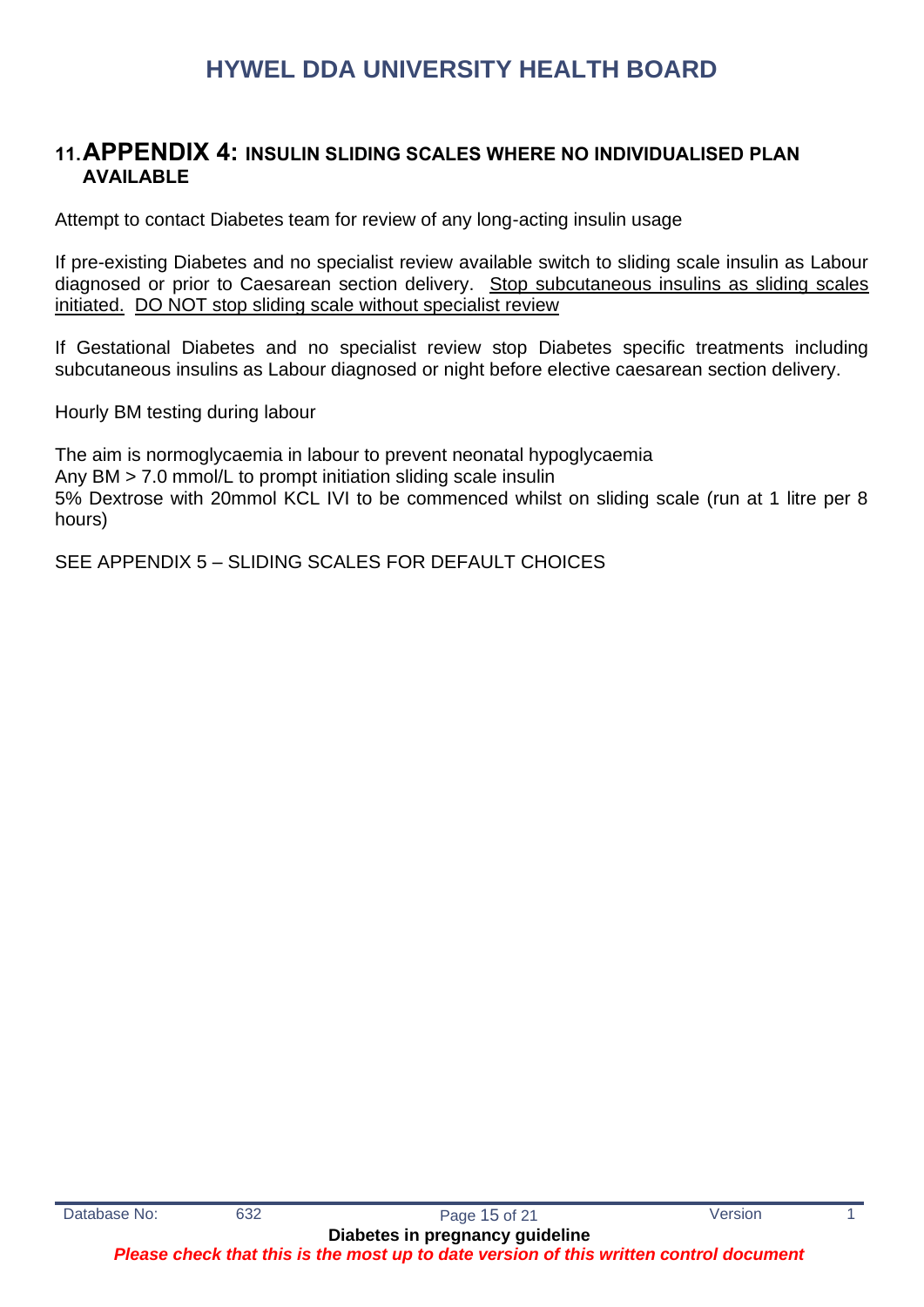### **12.APPENDIX 5: STANDARD IV INSULIN SLIDING SCALES**

**(1) Where GDM or type 2 diabetic previously diet controlled AND total daily insulin < 20 units. NOT established Type 1 Diabetes or other Type 2** 

| <b>BM</b> reading | $\sim$ 0.1110. The requirement of the representation $\sim$<br><b>Initial</b><br>infusion<br><b>Insulin</b> | <b>Insulin</b><br>infusion<br>rates<br>post |
|-------------------|-------------------------------------------------------------------------------------------------------------|---------------------------------------------|
| (mmol/L)          | rates (units/hr)                                                                                            | delivery placenta (units/hr)                |
| $0 - 4.0$         |                                                                                                             |                                             |
| $4.1 - 7.0$       | 0.5                                                                                                         | O                                           |
| 7.1<br>-          |                                                                                                             | 0                                           |
| 11.0              |                                                                                                             |                                             |
| 11.1<br>-         | 2                                                                                                           | (call Diabetes team)<br>0                   |
| 14.0              |                                                                                                             |                                             |
| 14.1<br>-         | Move to scale<br>4                                                                                          | (call Diabetes team)<br>0                   |
| 17.0              |                                                                                                             |                                             |
| >17.0             | 6<br>Move to scale                                                                                          | (call Diabetes team)<br>0                   |
|                   |                                                                                                             |                                             |

**(2) Where GDM and total daily insulin dose > 20 units OR established Type 1 or 2 Diabetes with total daily insulin dose < 60 units OR where not controlled with (1) above (Default minimum for any established diabetic where not pre-specified)**

| <b>BM</b><br>reading<br>(mmol/L) | Initial Insulin infusion rates<br>(units/hr) |                | only           | Insulin infusion rates post delivery<br>placenta (units/hr) NB stop where GDM |
|----------------------------------|----------------------------------------------|----------------|----------------|-------------------------------------------------------------------------------|
| $0 - 4.0$                        | $\overline{0}$                               | (call Diabetes | 0              | (call Diabetes team)                                                          |
|                                  | team)                                        |                |                |                                                                               |
| 4.1                              | 1                                            |                | 0.5            |                                                                               |
| 7.0                              |                                              |                |                |                                                                               |
| 7.1                              | $\overline{2}$                               |                | 1              |                                                                               |
| 11.0                             |                                              |                |                |                                                                               |
| 11.1                             | 3                                            |                | $\overline{2}$ |                                                                               |
| 14.0                             |                                              |                |                |                                                                               |
| 14.1                             | $4 *$                                        | (call Diabetes | 4              | (call Diabetes team)                                                          |
| 17.0                             | team)                                        |                |                |                                                                               |
| >17.0                            | $6*$                                         | (call Diabetes | 6              | (call Diabetes team)                                                          |
|                                  | team)                                        |                |                |                                                                               |

**if persists for >1 hour move to (3)**

**(3) Where established Type 1 or 2 Diabetes AND total daily insulin dose > 60 units OR where not controlled with (2) above**

| <b>BM</b><br>(mmol/L) | reading      | (units/hr) | Initial Insulin infusion rates | <b>Insulin</b><br>placenta (units/hr) | infusion<br>rates    | delivery<br>post |
|-----------------------|--------------|------------|--------------------------------|---------------------------------------|----------------------|------------------|
|                       | $0 - 4.0$    | O          | (call Diabetes                 | O                                     | (call Diabetes team) |                  |
|                       |              | team)      |                                |                                       |                      |                  |
|                       | $4.1 - 7.0$  |            |                                |                                       |                      |                  |
|                       | $7.1 - 11.0$ | 4          |                                | 2                                     |                      |                  |
|                       | 11.1<br>-    | 6          |                                | 3                                     |                      |                  |
|                       | 14.0         |            |                                |                                       |                      |                  |
|                       | 14.1         | 8          | (call Diabetes                 | 4                                     | (call Diabetes team) |                  |
|                       | 17.0         | team)      |                                |                                       |                      |                  |
|                       | >17.0        | 12         | (call Diabetes                 | 6                                     | (call Diabetes team) |                  |
|                       |              | team)      |                                |                                       |                      |                  |

Database No: 632 632 Page 16 of 21 Version 1 **Diabetes in pregnancy guideline**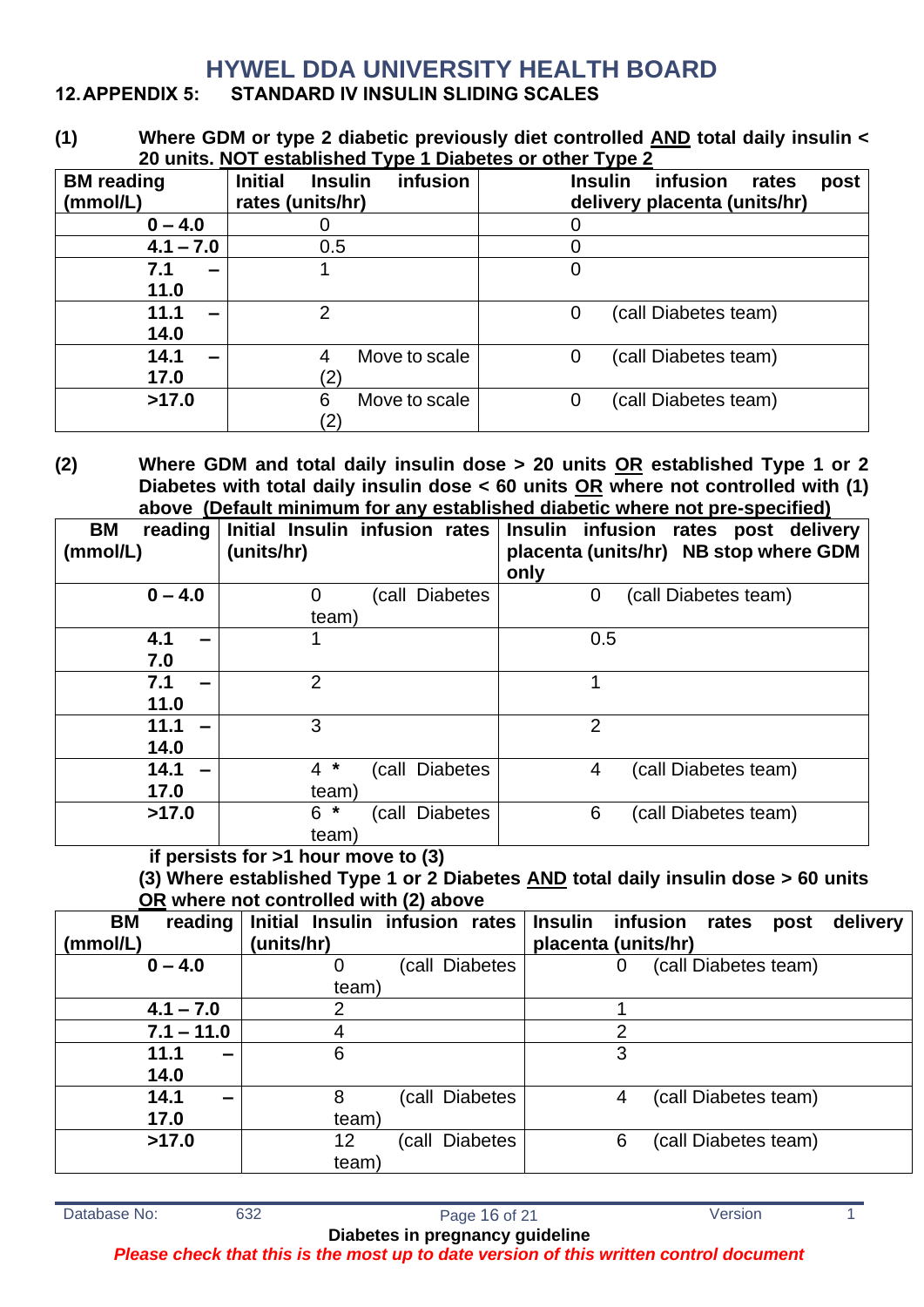# **13. APPENDIX 6 - DIABETIC KETOACIDOSIS (DKA) AND PREGNANCY**

Diabetic Ketoacidosis (DKA) is a complication of Type 1 Diabetes. It is extremely rare (therefore extremely unlikely) in Type 2 Diabetes and Gestational Diabetes Ketosis, however, is a normal response to starvation which may lead to confusion especially on urine ketone testing Ketoacidosis implies acidosis – distinguishable by measuring blood pH or bicarbonate levels in difficult cases

Ketoacidosis developing during pregnancy is associated with very high rate of foetal death and should therefore be actively guarded against. Any Type 1 Diabetic should already be well informed of the risks of DKA and avoidance measures. Blood ketone testing kits (Optium Xceed, Abbott) are available for patient use and will have been provided in the combined Diabetes / Antenatlal clinic as a patient empowering tool to assist in DKA avoidance. A blood ketone level >3.0 on this meter indicates a very high risk of current DKA and warrants immediate hospital admission and medical management with IV insulin and IV fluids (preferably in a high dependency unit). A reading less than 0.6 is taken as normal. Any reading greater than 1.0 needs action in preventing worsening ketosis – the following protocols relate to readings between 1.0 and 2.9:

| contact your diabetes care team or emergency doctor service. |                                                                                                                                                                                                                                                                                                                                                                                                                                                                                                                         |  |  |  |  |  |  |  |
|--------------------------------------------------------------|-------------------------------------------------------------------------------------------------------------------------------------------------------------------------------------------------------------------------------------------------------------------------------------------------------------------------------------------------------------------------------------------------------------------------------------------------------------------------------------------------------------------------|--|--|--|--|--|--|--|
| <b>Blood Ketone level</b>                                    |                                                                                                                                                                                                                                                                                                                                                                                                                                                                                                                         |  |  |  |  |  |  |  |
| Below 0.6mmol/l                                              | Normal carry on with your usual blood sugar testing                                                                                                                                                                                                                                                                                                                                                                                                                                                                     |  |  |  |  |  |  |  |
| Between 0.6 and 1.5mmols                                     | Test your blood sugar after 1 hour. Continue regular<br>insulin regime.<br>Consider increasing insulin after I hour. If blood glucose<br>and ketones are falling retest hourly till ketones below<br>1.1mmmols                                                                                                                                                                                                                                                                                                          |  |  |  |  |  |  |  |
| Between 1.5mmols and<br>3mmols                               | Take additional short or rapid acting insulin. If you do not<br>have this type of insulin use your usual premix insulin.<br>Take amount shown below, but if not completed take 1/5<br>of YOUR total daily dose. If this is above 10 units only<br>take 10units.<br>Insulin type:<br>Amount:<br>Drink 1 cup of sugar free clear liquid every 15<br>$\bullet$<br>minutes (i.e. 500mls per hour)<br>Retest ketones and blood sugar in 1 hour.<br>$\bullet$<br>If blood ketones not falling contact professional<br>advice. |  |  |  |  |  |  |  |
| Above 3mmols                                                 | Take additional short or rapid acting insulin. If you do not<br>have this type of insulin use your usual premix insulin.<br>Take amount shown below, but if not completed take 1/5<br>of YOUR total daily dose. If this is above 10 units only<br>take 10units.<br>Insulin type:<br>Amount:<br>$\bullet$<br>Drink 1 cup of sugar free clear liquid every 15<br>minutes (i.e. 500mls per hour)<br><b>SEEK SPECIALST ADVICE IMMEDIATELY</b>                                                                               |  |  |  |  |  |  |  |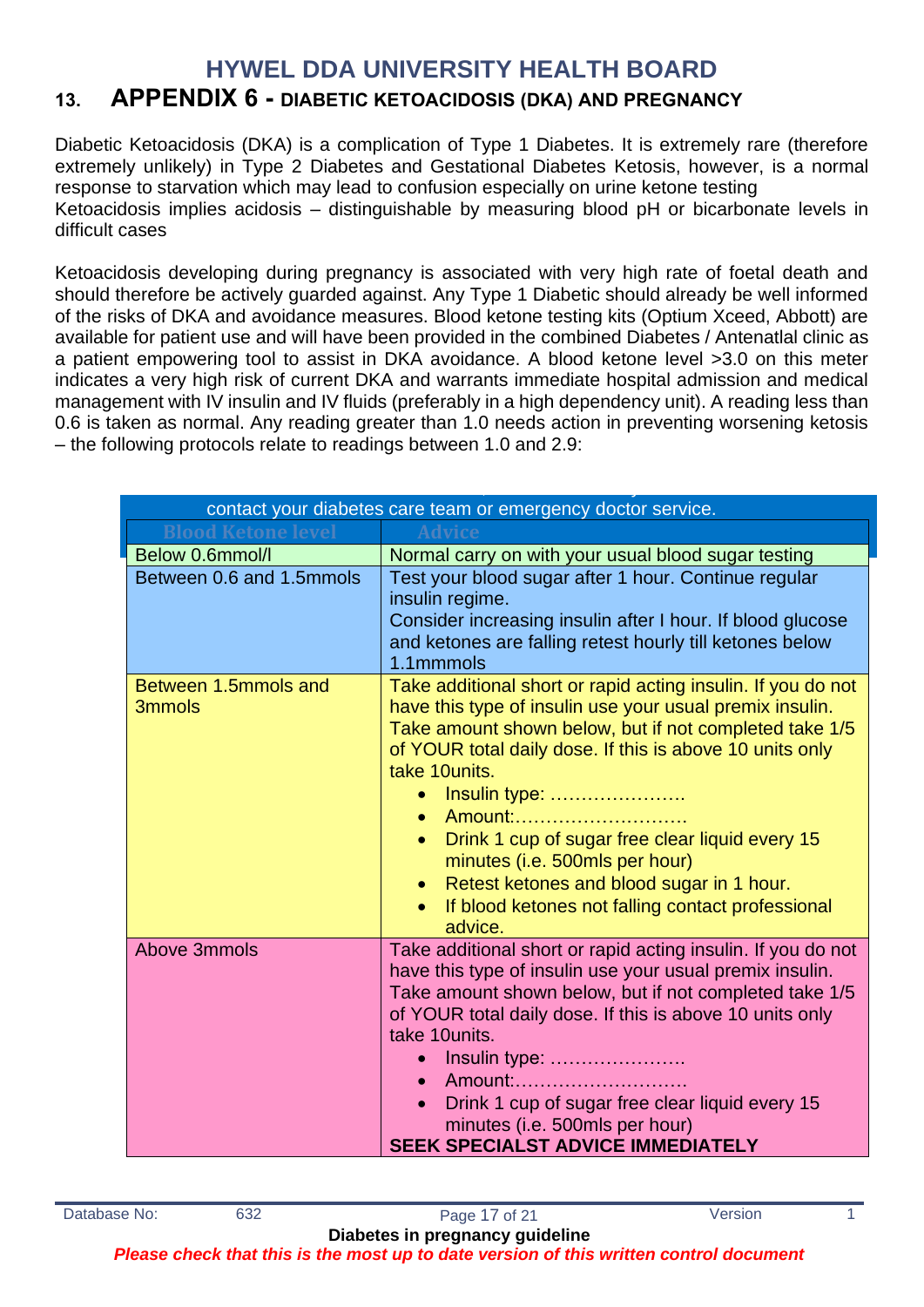### **HYWEL DDA UNIVERSITY HEALTH BOARD 14.APPENDIX 7 - MULTIDISCIPLINARY DIABETIC/OBSTETRIC TEAM**

### **Contact Details**

### **Withybush Hospital**

| <b>Dr Paul Underwood</b>                                        | 01437773371  |
|-----------------------------------------------------------------|--------------|
| <b>Consultant Physician and Endocrinologist</b>                 |              |
| <b>Withybush General Hospital</b><br><b>Mr Debashish Sanyal</b> | 01437 773866 |
| <b>Consultant in Obstetrics and Gynaecology</b>                 |              |
| <b>Withybush General Hospital</b>                               |              |
| <b>Amanda Taylor</b>                                            | 01437773286  |
| Senior Midwife, Antenatal Clinic                                |              |
| <b>Withybush General Hospital</b>                               |              |
| <b>Alexandra Jane Bowskill-Price</b>                            | 01437773286  |
| Liaison Midwife                                                 |              |
| <b>Withybush General Hospital</b>                               |              |
| <b>Linda Atherton</b>                                           | 01437773329  |
| <b>Diabetic Specialist Nurse</b>                                |              |
| <b>Withybush General Hospital</b>                               |              |
| <b>Rachel Mathias</b>                                           | 01437773329  |
| <b>Diabetic Specialist Nurse</b>                                |              |
| Withybush General Hospital                                      |              |
| <b>Non Roberts</b>                                              |              |
| 01437774335                                                     |              |
| Diabetic Head Dietician                                         |              |
| <b>Withybush General Hospital</b>                               |              |
| <b>Pauline Maurrisey</b>                                        | 01437773437  |
| Senior Ultrasonographer                                         |              |
| Withybush General Hospital                                      |              |
| <b>John Regan</b>                                               |              |
| 01437773437                                                     |              |
| Ultrasonographer                                                |              |
| <b>Withybush General Hospital</b>                               |              |
| <b>Steven Palfrey</b>                                           | 01437773519  |
| <b>Principal Biochemist</b>                                     |              |
| <b>Withybush General Hospital</b>                               |              |
| <b>Glangwilli Hospital</b>                                      |              |
|                                                                 |              |

 **Bronglais Hospital**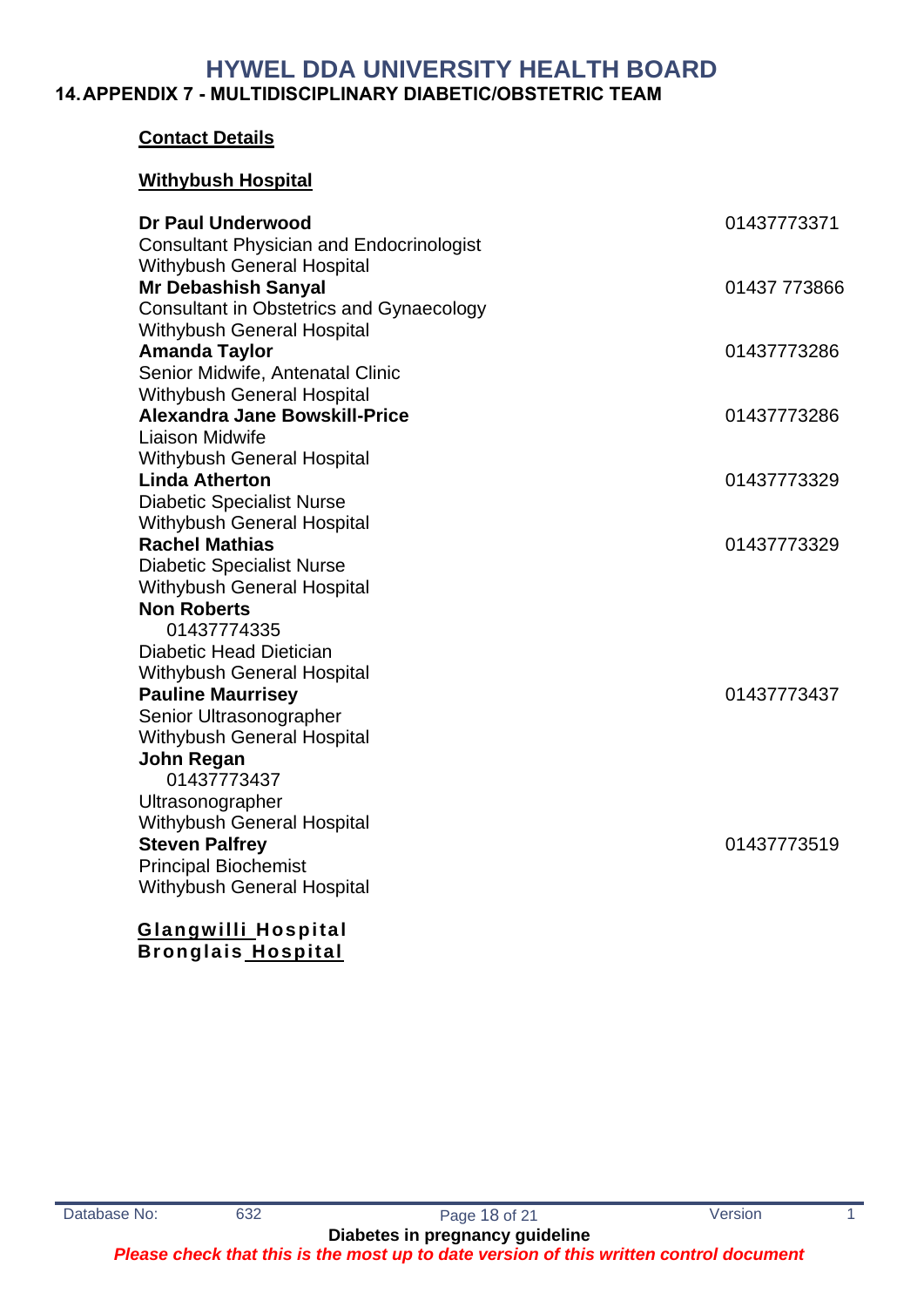### **15.APPENDIX 8 – SPECIFIC ANTENATAL CARE FOR WOMEN WITH DIABETES (Type 1 and Type 2 Diabetes )**

This advice is also applicable to women with Gestational Diabetes depending on the gestation when this is diagnosed.

- First Appointment (joint diabetes and antenatal clinic at the earliest opportunity after the pregnancy is confirmed)
- Take a detailed clinical history
- Offer information, advice and support on glycaemic control
- Review medication
- Offer retinal and renal assessment if these have not been performed in the previous 12 months



### **Booking appointment (ideally by 10 weeks)**

- Confirm viability of pregnancy and gestational age
- Discuss information, education and advice about how diabetes will affect pregnancy birth and early parenting such as breast feeding, and initial care of the baby
- Perform the routine booking tests



#### **16 weeks**

Offer retinal assessment to women with pre-existing diabetes who had signs of diabetic retinopathy at the first antenatal appointment



### **20 weeks** Offer four-chamber view of the fetal heart and outflow tracts in addition to the routine anatomy scan



### **24 weeks**

- Offer routine care only (appointment for nulliparous women)
- Offer serial ultrasound monitoring of fetal growth and amniotic fluid volume and organise the above to be started from 28 weeks

Database No: 632 632 Page 19 of 21 Version 1

**Diabetes in pregnancy guideline** *Please check that this is the most up to date version of this written control document*